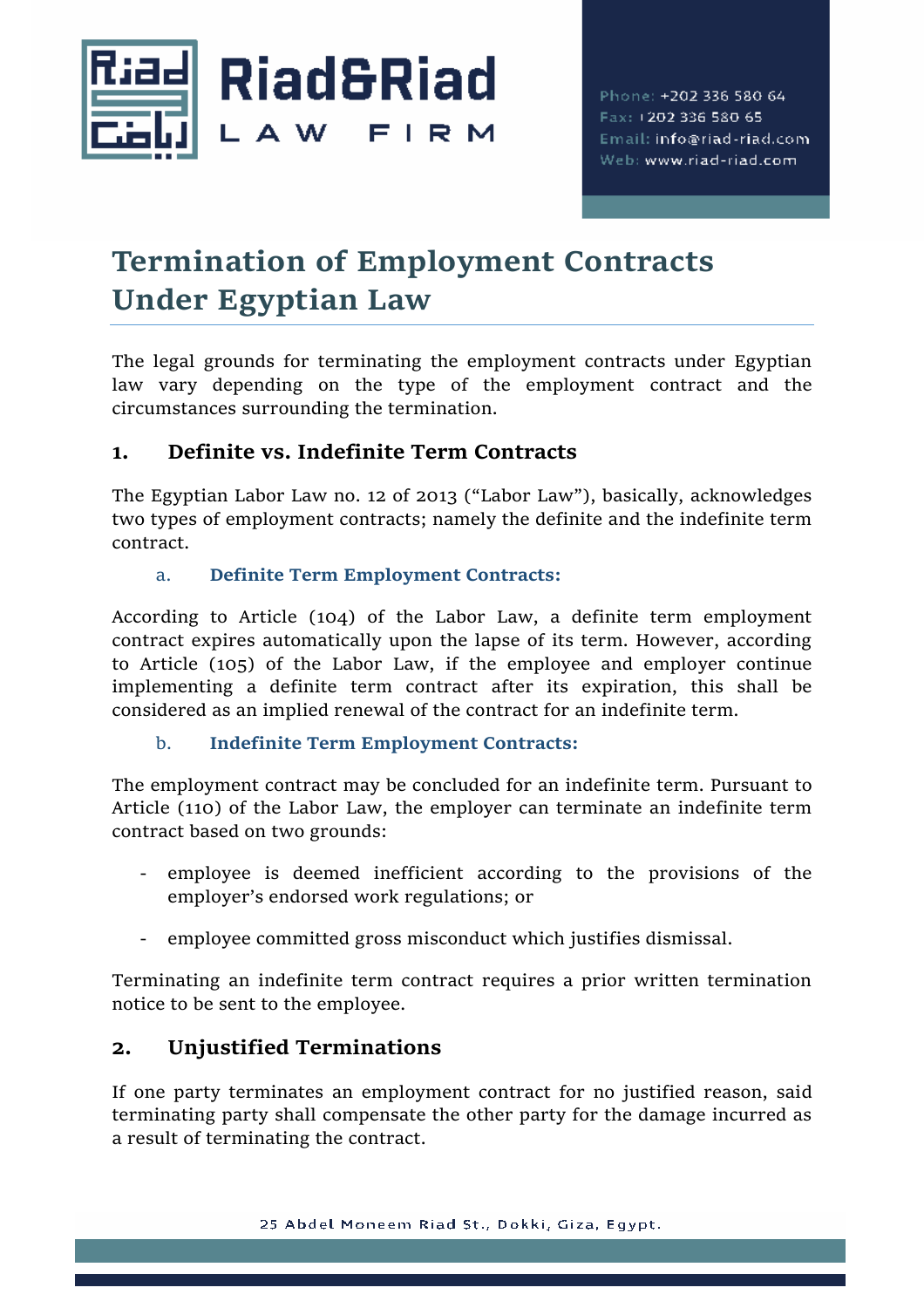If the terminating party is the employer and the termination is unlawful (i.e. for no justified cause), the employee shall have the right to claim compensation not be less than two month salary for each year of service.

## **3. Termination for Dismissal**

Pursuant to Article (69) of the Labor Law, the employer cannot dismiss the employee unless he/she commits gross misconduct. This Article gives an exemplary list of actions that constitute a gross mistake and hence give rise to justified grounds for dismissing an employee.

Dismissing an employee cannot take place, legally, unless the employer follows specific judicial procedures.

### **4. Redundancies for Economic Reasons**

The Labor Law, Articles (196) to (200), regulates the employer's right to downsize the workforce for economic reasons. The downsizing of the workforce for economic reasons may take place after fulfilling certain conditions and procedures ascertained under the law (i.e. submitting a redundancy request to an official committee. The request shall explain the reasons for seeking the downsizing and the numbers and categories of employees who will be laid off).

If the redundancy request is approved, the employer will be requested to pay redundancy compensation to each redundant employee.

### **5. Amicable Settlements & Severance Compensations**

The employer may choose to terminate (for convenience) a number of employees through amicable settlements. By such settlements the concerned employees would sign voluntary resignations, and the employer - in return would pay them severance compensations.

The amount of the severance compensation would vary depending on various elements, including but not limited to (1) the type of the employment contract (definite vs. indefinite term contract), (2) the employee's age (i.e. if the employee is approaching the statutory retirement age in short term, or if the employee works after the statutory retirement age) and (3) the employee's history with the company.